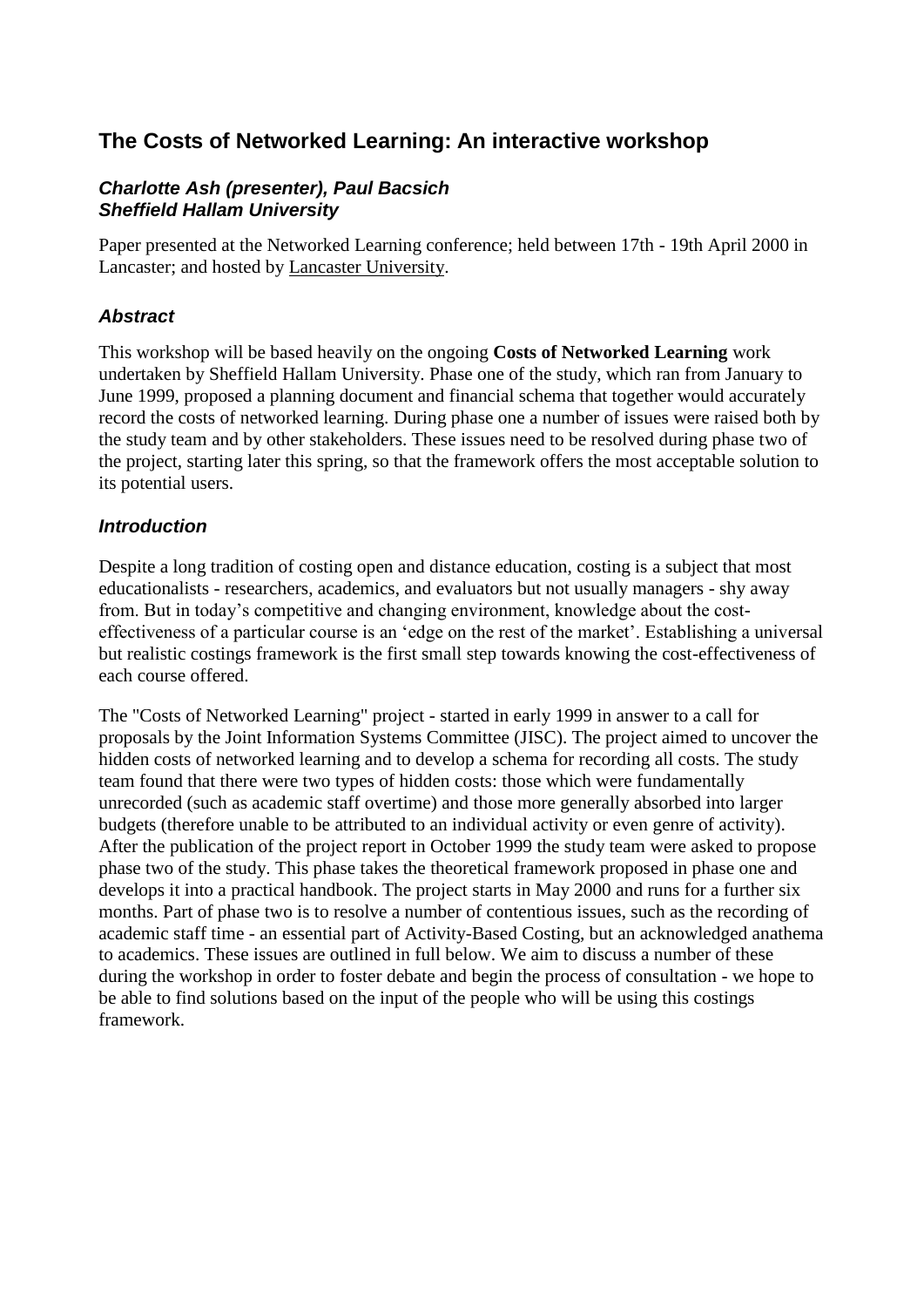

*diagram one - a spider diagram of the issues identified in phase one of the CNL project*

# *Presentation of Key Issues*

#### *Why should we cost at all?*

The average person could be wondering where the sudden interest in costing has sprung from. On the one hand the Funding Council wants us to record, in a transparent manner, how we spend our research grants; and on the other we are being asked how much it costs to run our courses. This interest in costing is not a recent obsession, indeed costing has been going on quietly for a great number of years, especially by providers of distance education. Its sudden breakthrough to the more conventional education system has been brought about by competition. Higher Education is no longer solely the remit of universities, courses are being offered by virtual universities, the non-educational sector (corporate universities) and institutions abroad. In order to continue to be a supplier of higher education each institution is going to need to streamline its operations to reach a greater, and more diverse, body of students with high quality education whilst remaining within budget. The ability to do this is dependent on the assimilation of accurate and timely costings information.

**Discussion point:** Should UK Higher Education be concerned about this competitive environment? What needs to be done not only to survive, but to come out on top of the rest?

#### *Who should do the costing?*

Once we have decided that, regardless of whether we want to cost or not, it has to be done, which poor soul is going to do it? Some might suggest this should be the role of the finance department, or that everyone should play their part and someone uninvolved should compute the final figures. Obviously everyone will have to play their part if Activity-Based Costing is adopted but whoever holds these parts together will need to be a highly skilled and dextrous individual. Not only will they need to have their personal 'Babel fish' working at all times but they will also need the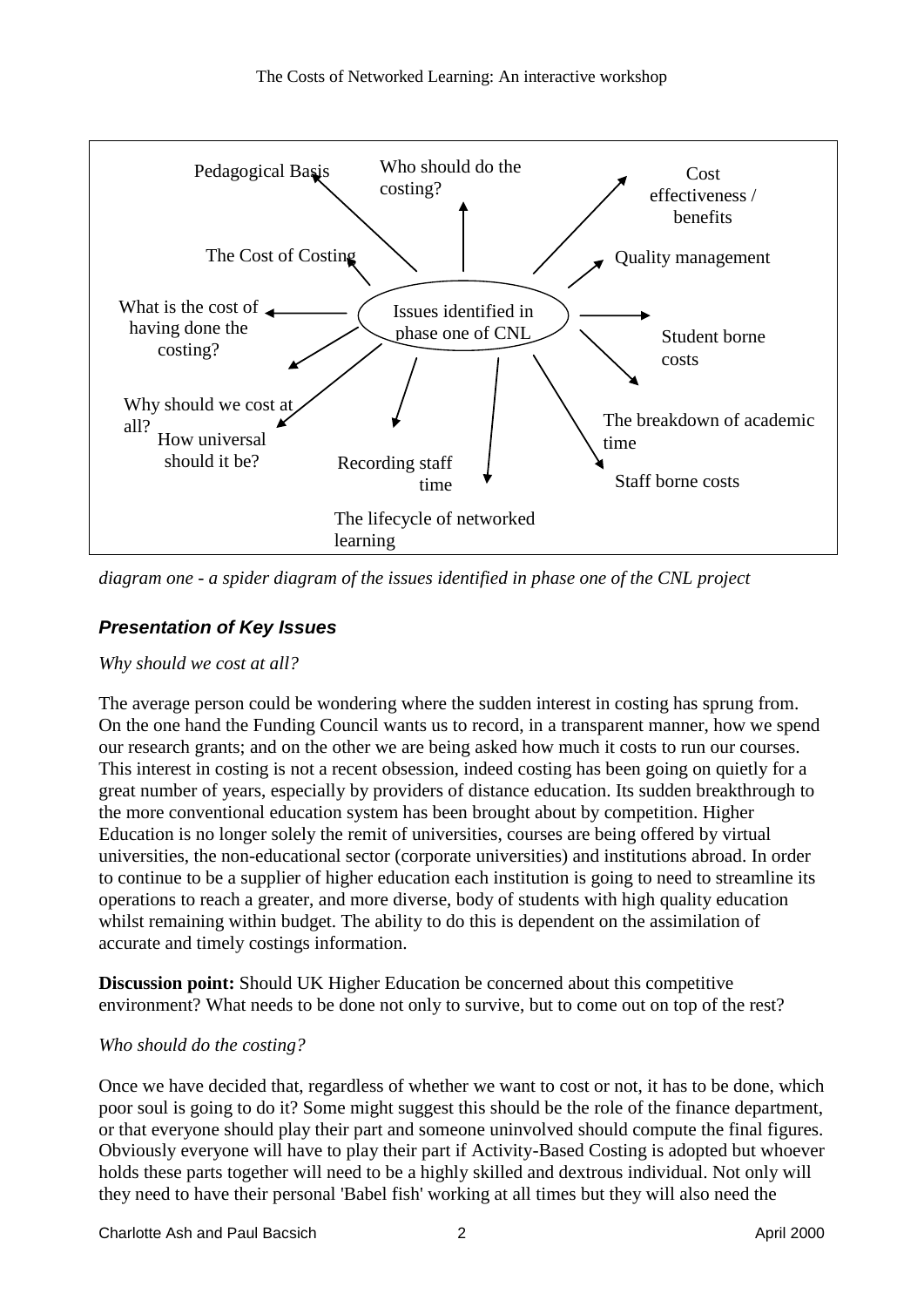patience and understanding of a trained negotiator. They will need to remain independent, so as not to bias the figures, but involved enough to understand what they mean.

**Discussion point:** Should there be one central person, or team of people, who gathers the figures from the Activity-Based Costing? Should Activity-Based Costing replace current costing practices and therefore be the remit of the Finance Department?

#### *What is the Cost of Costing?*

One of the growing concerns about these costing exercises is how much undertaking them is going to cost. We could say that the institution undertakes costing in some form already, and that Activity-Based Costing is an extension of, or better still a replacement to, that existing system. Luckily some institutions are coming up to the time when they would naturally replace their existing systems but others have just invested heavily in new software. In addition, someone is going to have to pay for the retraining of Finance Directors and their staff. And then there is the issue of non-financial disturbances, such as those that any serious change will bring about.

**Discussion point:** Who should pay for this change in accounting regime? Should individual institutions be expected to fund the change on a year-by-year basis? Or should the Funding Council offer extra funding to facilitate the change? Should the move to Activity-Based Costing be compulsory or at the discretion of the individual institution?

#### *What is the cost of having done the costing?*

The cost of having done the costing is a serious issue - once we have reallocated the hidden or unrecorded costs to the correct budgets and decided what to do with personally incurred costs, how are we going to pay the bills? The direct cost of providing education might go down, but the cost of keeping the cafeteria open may increase to the extent where serious thought has to be given to the viability of its existence. Perhaps the cost of everything will go up, or down. How will these changes be dealt with and by whom? One thing is certain, more accurate costing information will highlight successful and struggling academic programmes; but hopefully the decisions whether to continue with them will be based on more than just financial concerns.

**Discussion point:** Is the cost of having done the costing a reasonable argument against costing? How do we deal with the anticipated fluctuation in the cost of university services and educational provision? Who makes the decision about what stays and what goes? And what information should that decision be based on?

## *Cost effectiveness / benefits*

Despite a growing body of work about costing networked learning, the debate about the presumed efficiency, effectiveness and additional benefits, or not as the case may be, of such activities is rife. Without concrete evidence either way costing is going to remain a cold and nonacademic subject. There is a genuine need to develop a methodology to measure effectiveness. As a recent report states "while the debate [about effectiveness] will continue, it is too late to turn back. Recent history suggests that both the variety of offerings and the number of individuals availing themselves of these alternative forms of learning will not only increase but will increase dramatically. The alternatives are entering - and in some circumstances, becoming the mainstream" (NCHEMS, unpublished). In addition, institutions are concerned that there is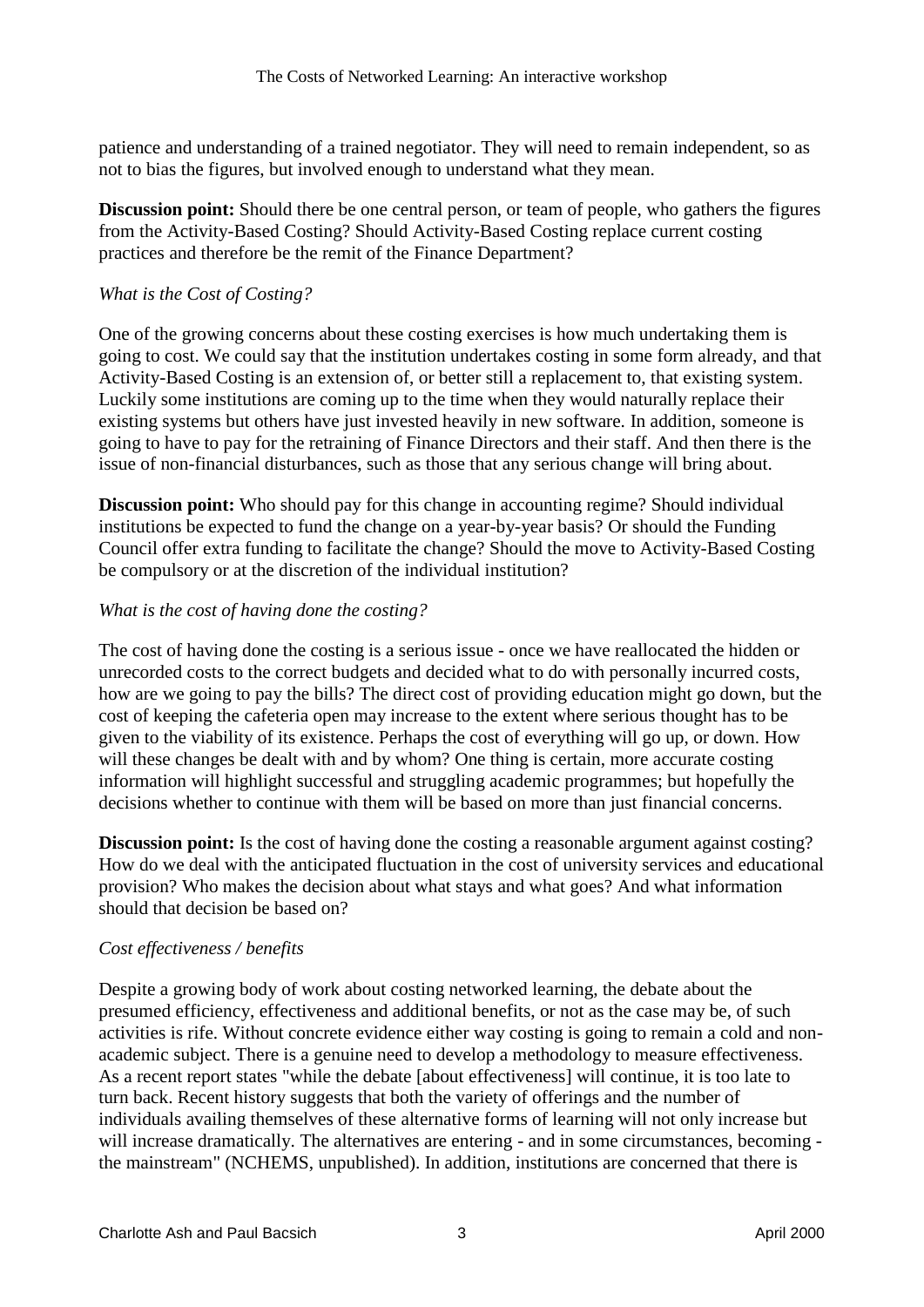not an accepted uniform methodology to explain how a move towards networked learning could benefit institutions in both the long and short term.

**Discussion point:** How important is this issue to different stakeholders - academics, managers, students? How can we prove substantially one way or the other whether networked learning is as good, if not better than, conventional teaching? Should the existence of courses be decided on effectiveness or cost alone, or should there be a joint methodology? How do we ensure that the results are conclusive and universally accepted?

#### *Pedagogical Basis*

Our research shows that one barrier stopping institutions moving towards networked learning is a lack of pedagogical evidence to support such a move. Is the quality of education better or is the time to study shorter when using networked learning than when not, and how can this be measured? Indeed should we be concerned with this issue at all or is the evidence in existence already?

**Discussion point:** What are the pedagogical reasons for moving towards networked learning, either as a support or complete delivery tool? How can these be quantified? And how useful are the findings going to be?

#### *Staff-borne costs*

The recognition of personally-incurred costs, by staff and students, was a major breakthrough for the "Costs of Networked Learning" study. A large majority of hidden and unrecorded costs are absorbed by staff and students (students are covered separately below). What about the expenses we incur whilst away from home on business that are not reimbursed by the institution including entertaining potential research partners, evenings out and sight-seeing whilst in a foreign country, calls home to wish the kids good-night - expenses that we would not have incurred had we not been away on business? How many of us own a home PC and use it for work purposes, be it fairly infrequently or every weekend, or what about our time, working outside of the average 9-5.30 day - is an extra hour or two, especially when up against a deadline, reasonable; what if it coincides with your partner's birthday; or extends to two or three hours every day and whole days on the weekend, just to keep up with the flow of work?

**Discussion point:** Is this an issue that needs addressing or will academic staff continue to put in sometimes up to sixty hours a week just for the love of the job? If we do address this issue will we end up without jobs because covering staff-incurred costs will bankrupt institutions? What about a half-way measure - institutions to cover overtime, but staff to pay for their own PCs and glasses of wine bought for work purposes, but where some choice has, supposedly, been exercised?

#### *Division of academic time*

When contemplating the move to Activity-Based Costing a number of issues arise about what activities the institution is involved in, and within that what activities academic staff are involved in. The 1997 KPMG / Joint Funding Councils report stated that academic time broke down into categories of teaching (undergraduate and postgraduate levels), research (grants, contracts and general research), other service activities (short courses and consultancy work), department administration (for some reason including services to professional bodies), and faculty and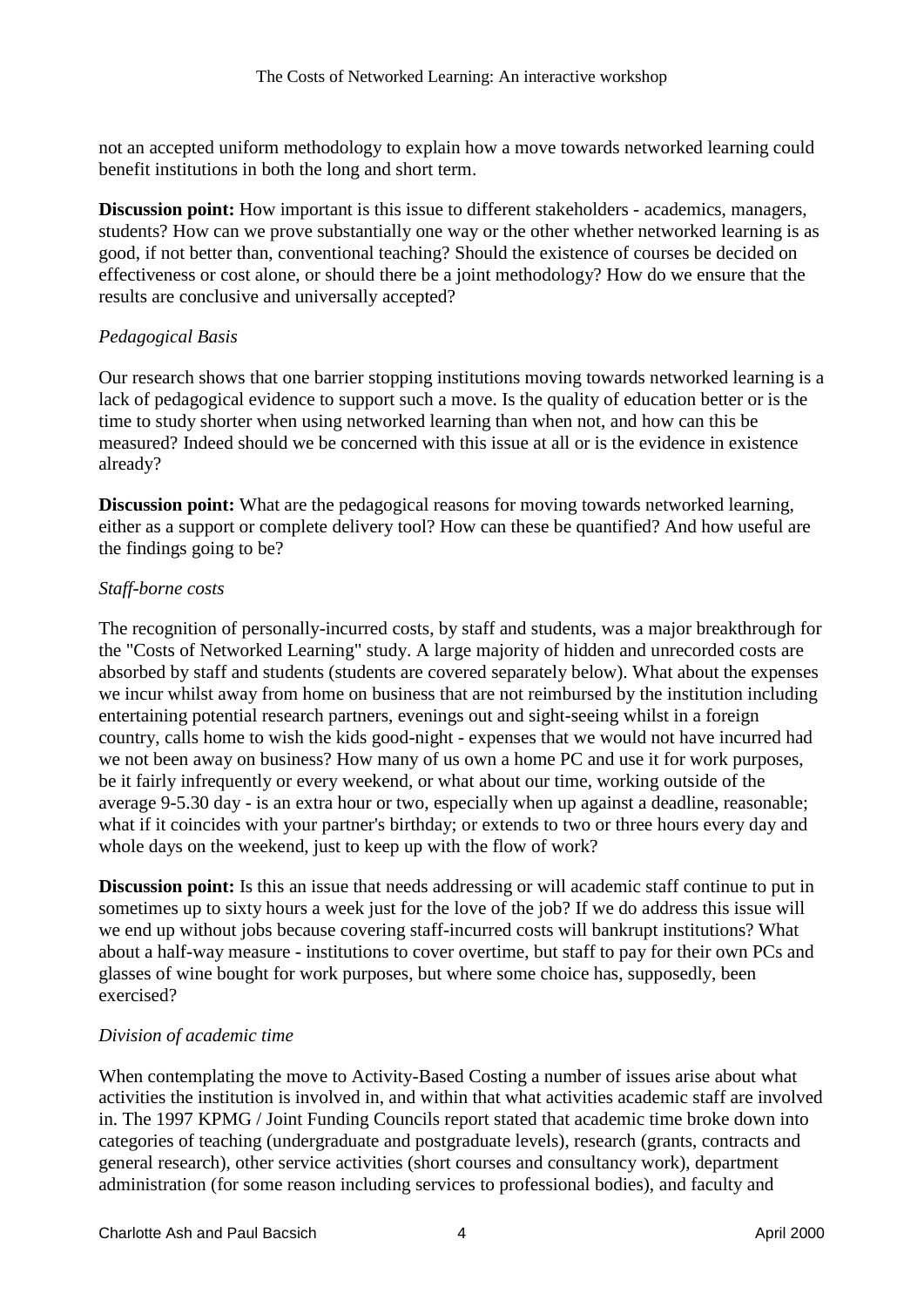university administration. Three years on with the introduction of technology on a wide-scale basis are the boundaries so clear or do we need a new, more sophisticated breakdown?

**Discussion point:** How does your working day break down? How does this compare with that of your colleagues? What would you propose as a sectoral norm? When, and what, are the exceptions?

#### *Recording of academic time*

Time-sheets have generally been regarded as anathema to academic staff. But if Activity-Based Costing is adopted some form of time recording mechanism is to be expected. Time-sheets are the usual method for collecting this data, and however hated they are regularly used by a great number of people working on European-funded projects - but are they really an accurate measure of time spent on activities? The aforementioned KPMG / Joint Funding Council report suggested four methods: use information from the department's workload planning systems; ask programme managers to estimate staff time spent on each activity; conduct a survey of academic staff to estimate the proportion of time they spend on each activity; conduct a diary or time-sheet exercise, as a one-off or ongoing project. The more recent JCPSG report (1999) had similar ideas; it states that methods of allocating staff time can be split roughly into the following approaches: estimation; proxies; structured interviews and workshops; annual retrospective time allocation in percentages; in-year retrospective time allocations (about 3-6 times per annum); and sampling that meets statistical levels of precision (i.e. diaries).

**Discussion point:** What do you feel would be the most successful method of recording the time spent on activities by staff, in terms of acceptance and accuracy? What is your experience of recording time in the past? How are we going to break the negative feeling that surrounds this activity?

## *Division of the Course Lifecycle*

The "Costs of Networked Learning" project team realised that in order for the costing methodology to resonate with academic staff the framework needed to revolve, at least in part, around the core activity of teaching. After a number of false starts, and a great deal of testing, a model with three phases was proposed. Cyclically it revolves around the phases of planning and development, production and delivery, and maintenance and evaluation. The model encompasses students, staff and the institution as the main stakeholders, and expects that activities such as strategic planning and facilities management take place outside what is primarily a course lifecycle model.

**Discussion point:** How well does this model resonate with your view of the course lifecycle? Is it simple enough to promote usage or in its simplicity does it overlook the main areas of importance? What changes need to be made to make this course lifecycle model comprehensive and acceptable to those who will use it?

#### *Student borne costs*

Students have been bearing part of the cost of education for years, just like staff have been marking assignments on the dining room table. We believe these costs are rising as we progress into more networked learning, both supported and whole courses. However, students are driving for networked learning: our research shows that although students believe that networked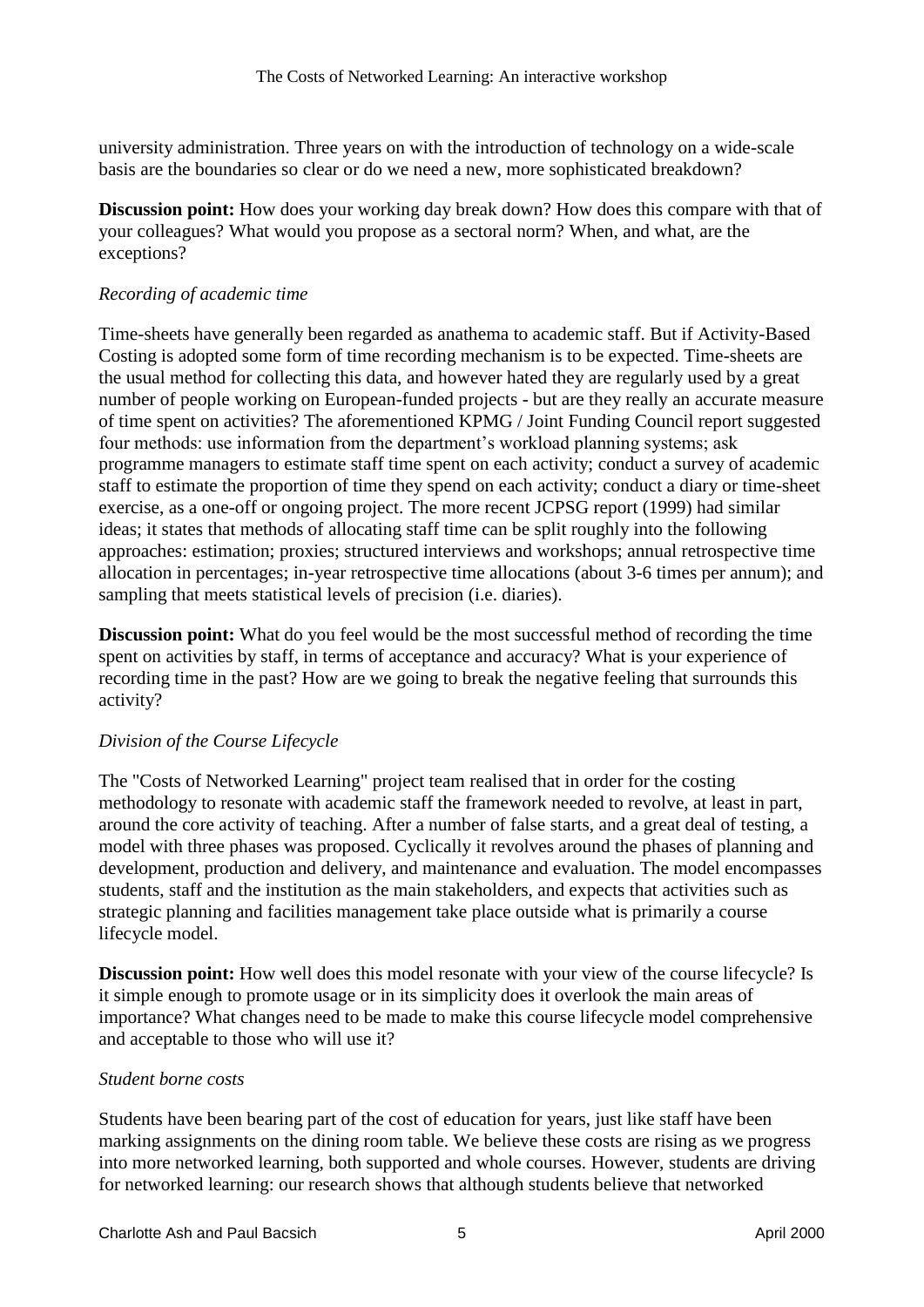learning is increasing the cost of their education, they also believe that this is offset by a general view that it is also enhancing their experiences, making learning more enjoyable and profitable.

**Discussion point:** How do you feel about passing the cost of printing handouts, word-processing and printing assignments onto students? Is there are limit to how much students should have to contribute? Should they be told in advance of the expected financial contribution to their education? What effect will this transference of cost have on the participation in higher education of disadvantaged students?

#### *Quality Management*

During our research, concerns about the quality of networked learning materials and a lack of standards against which quality could be measured were said to be two issues restricting the introduction of networked learning. In addition, institutions also felt that networked learning, and similar initiatives, were uncharted territory; institutions are unsure about the structure and status of such activities.

**Discussion point:** How can this problem be addressed? Are the emerging IMS standards going to be sufficient or is a more comprehensive and specific set of standards needed? What about an evaluative framework to access the value of materials? And how can we reassure institutions about the structure and status of these activities?

## *Universality*

Collaboration between internal faculties and departments, different institutions, and on a multinational basis, is becoming increasingly common for teaching as well as research. At present in any such collaboration each partner is likely to have different management, planning and financial accounting approaches, leading to difficulties in collaboration. Thus there is a great need for a uniform planning and costing methodology so that such collaborations can thrive and that organisations can negotiate with each other using a common vocabulary. Only in that way can misunderstandings be avoided. In summary, a universal approach is needed in all multiinstitution, multi-faculty, and multi-national research and teaching ventures.

**Discussion point:** How universal should the methodology be? Should each institution adopt its own spin on an accepted methodology? Should our international partners be expected to provide the same level of information for joint activities? Will there be sector-wide analysis of the costing information provided or should it be for internal purposes only, except when jointly agreed upon by those involved?

# *Conclusions*

During this workshop a number of the above points will be discussed, with the aim of gathering your opinions and thoughts. You will have the opportunity to influence the outcome of the "Costs of Networked Learning" phase two. These issues will also be discussed at length at other events and on the project listserv accessible at [http://www.mailbase.ac.uk/lists/costs-of](http://www.mailbase.ac.uk/lists/costs-of-networked-learning/)[networked-learning/](http://www.mailbase.ac.uk/lists/costs-of-networked-learning/) where your input will be most valuable. We look forward to welcoming you to our interactive workshop.